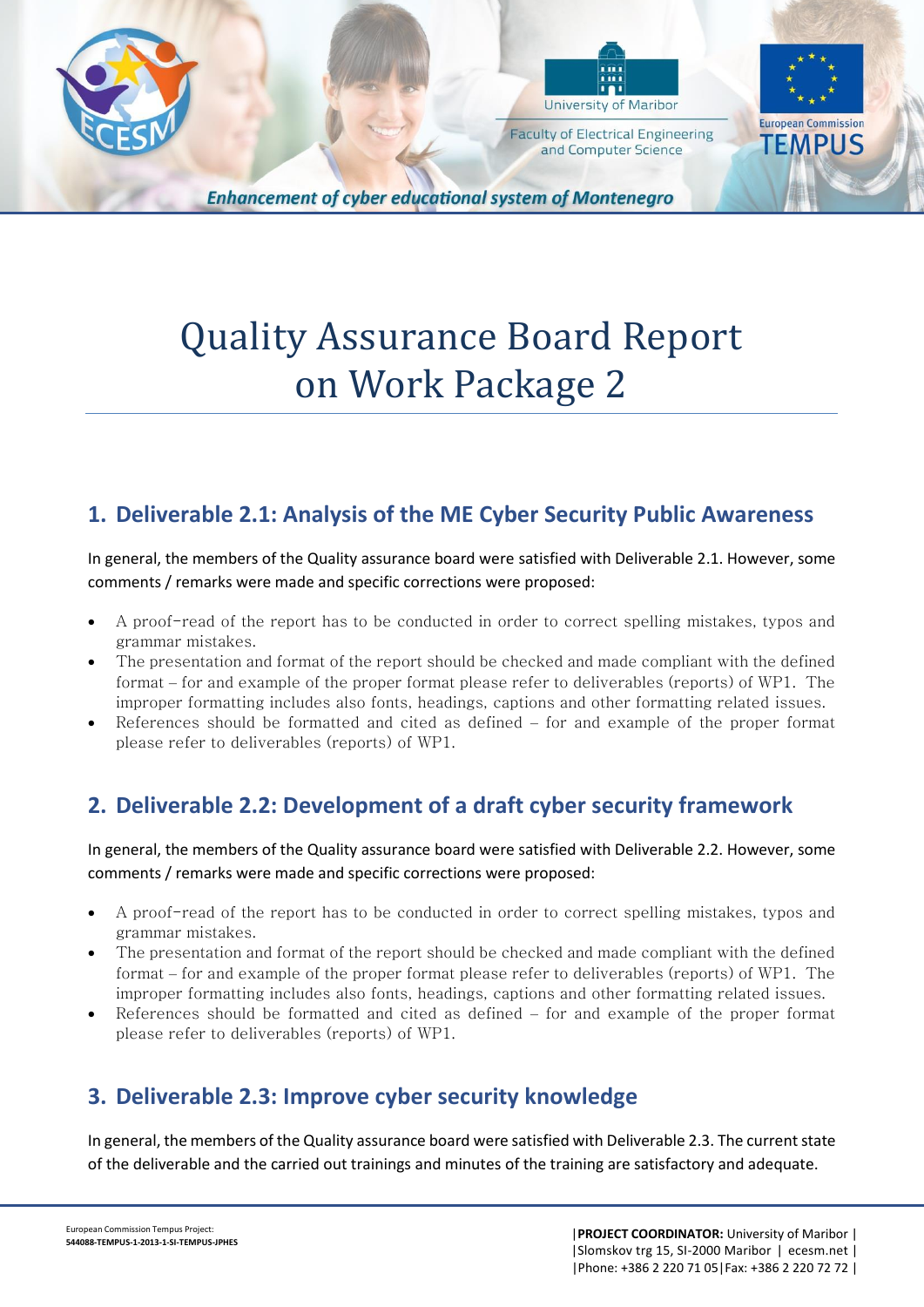



**Faculty of Electrical Engineering** and Computer Science



**Enhancement of cyber educational system of Montenegro** 

### **4. Deliverable 2.4: Cyber security Handbook**

In general, the members of the Quality assurance board were satisfied with Deliverable 2.4. The cyber security handbook is currently in the phase of development as it will be supplemented after additional trainings.

However, some comments / remarks were made and specific corrections were proposed:

- A proof-read of the report has to be conducted in order to correct spelling mistakes, typos and grammar mistakes.
- The presentation and format of the report should be checked and made compliant with the defined format – for and example of the proper format please refer to deliverables (reports) of WP1. The improper formatting includes also fonts, headings, captions and other formatting related issues.
- References should be formatted and cited as defined for and example of the proper format please refer to deliverables (reports) of WP1.

## **5. Conclusions and Findings**

The members of the quality assurance board are satisfied with the deliverables of Work Package  $2 - r$ Raise awareness about the risk of online activities". However, modification which have to be made and that would rise the overall quality of the reports are proposed.

**The members of the Quality assurance board (QAB) conclude that Work Package 2 – "Raise awareness about the risk of online activities" is completed successfully, but a revisions of the specific parts of the reports have to be made in order to include the issues raised by the QAB.**

### **6. Actions**

According to the QAB report, financial documentation with supporting material sent to the coordinator and the substantiated percentage of current expenditure, the transfer of money within the first instalment is confirmed for the following project partners:

- UDG in agreed amount,
- $\bullet$  UNIM in agreed amount,
- $\bullet$  IMTM.
- MID,
- MED,
- BUCKS,
- UR3,
- CEM.